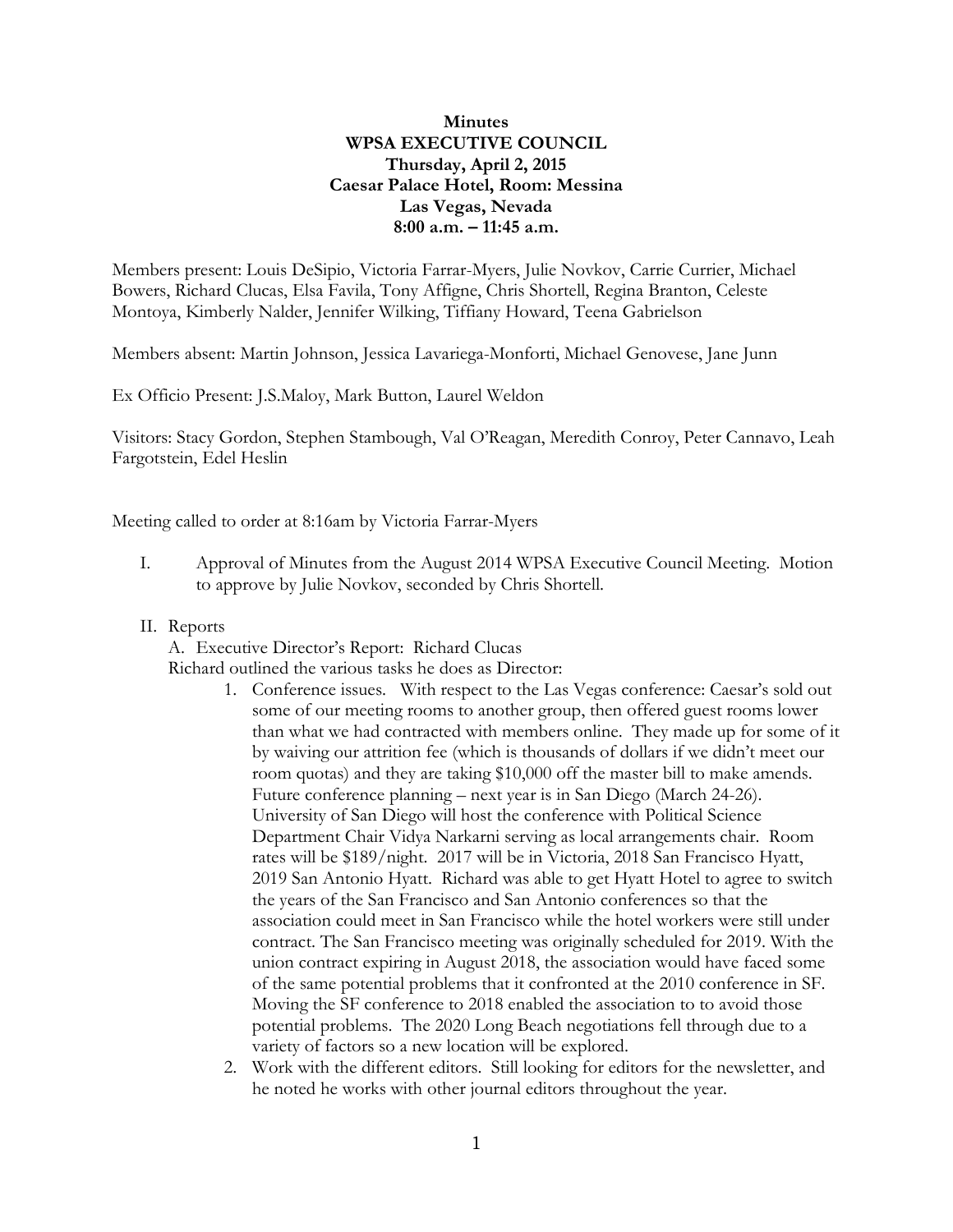- 3. Financial Planning. Richard discussed the creation of the association's first endowments and the acceptance of its first donations. Ron and Rosemary Schimdt have donated \$2000 to the association. The association is hoping that other members will also contribute. In addition to the endowment he explored getting an audit for the WPSA but decided it would be better to get a financial report rather than a full audit. He was also asked to get insurance cancellation coverage, which he did for 3 years. This insurance will cover us in the event we have to cancel the conference.
- 4. Agendas & committee work. He answers questions for the different committees and works on the agendas for the conference.
- 5. The plan for Spring/summer includes the following: wrap up the Las Vegas convention (reports) and begin planning the APSA meeting, work on the San Diego meeting, find a site for the 2020 conference, research California Nonprofit laws, work with the financial review some (though this is more Elsa), and work with the PGI search committee.

# B. Program Chair's Report: Louis DeSipio

Things look good thus far – workshops had good attendance, rejection rates were fairly low (some individuals did not even send in abstracts with their proposals and were rejected), a good mixture of graduate students and those established in the profession. The conference within a conference went well – these are panels offered in succession so we might create dialogue/conversations on specific topics. There were four conferences within a conference this year in Las Vegas. Encouraged people to attend the receptions and the Pi Sigma Alpha talk.

# C. Local Arrangements: Tiffiany Howard

Noted many volunteers and speakers were secured and they worked closely with the planning committee. On site registration was also going strong.

# D. Nominating Committee Report: Stacy Gordon

Nominating slate was presented and Stacy mentioned that as usual they tried to pay attention to diversity of institutions and individuals (race, ethnicity and gender).

### E. Financial Report: Michael Bowers

The numbers from Seattle were good, with almost \$90,000 in convention income. The beginning balance was \$414,423.02, total assets of \$644,506.02. Overall the budget is strong, total expenditures for operating were \$116,030.24 and total net assets were \$528,475.78.

### F. PRQ Report: Jason Malloy

Jason noted the reception at the Apollo pool this evening, thanked the Sage people for their help with the transition, and provided an overview of some high points. First, 9 months into the new transition things are going well with a record high number of submissions this year at 438. They have worked to get new reviewers and hope that adding reviewers will also help those individuals to remember to submit to the journal. He is also trying to strengthen the ties with the journal and the association by reaching out to people from last year's conference and soliciting them to submit. There were probably around two dozen papers the editors saw from the previous year's conference that might fit well I the journal. In addition he noted that they are giving out reviewer awards where reviewers will get a gift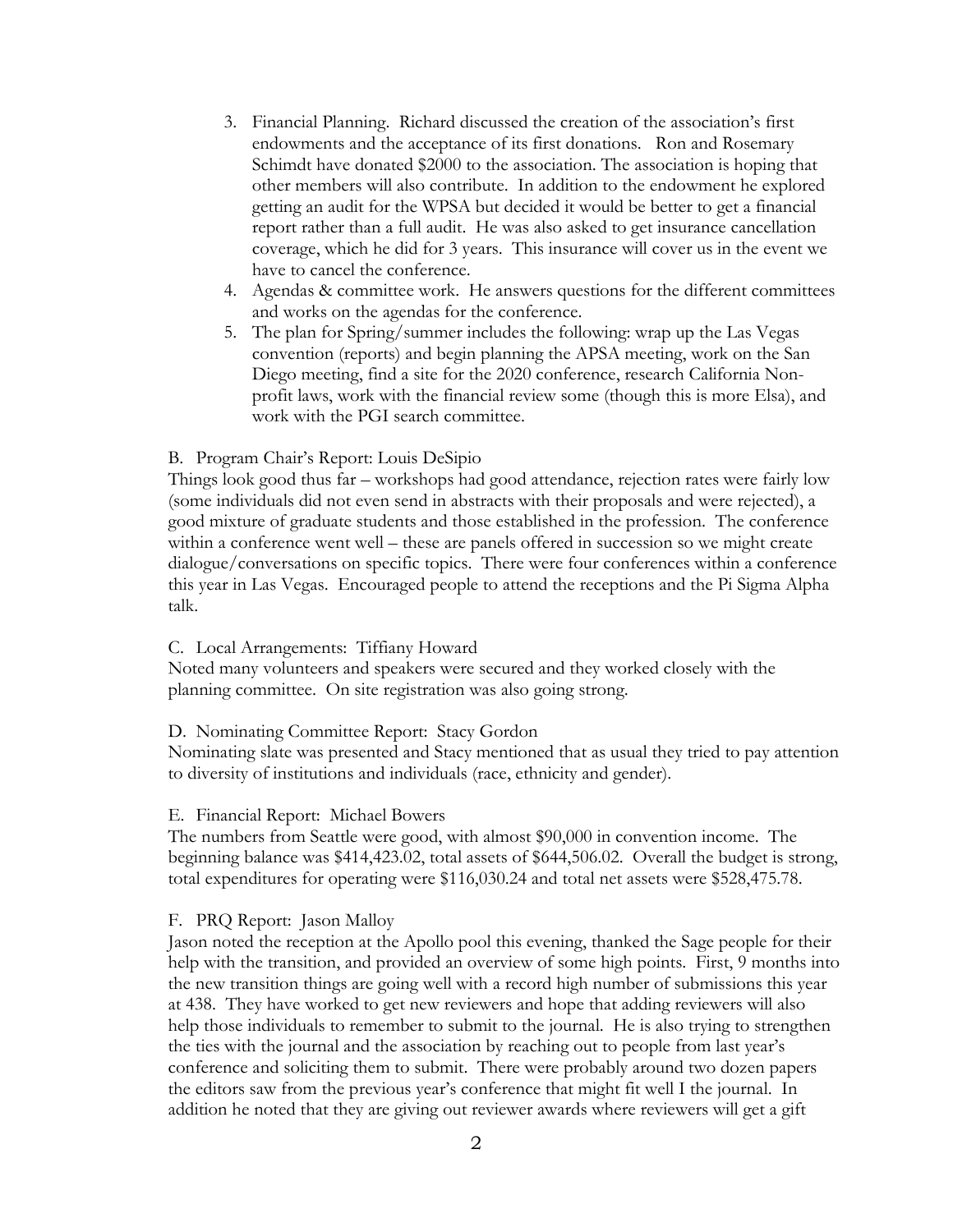certificate from sage publication and a letter will be sent to their department chairs recognizing their service.

## G. PGI Report: Laurel Weldon

The journal's mission is to be the journal that publishes the best stuff on social groups (gender, class, sexuality, etc.) and they are trying to do this across all of the different subfields within political science. A note about the lead editorship – it rotates around the members of the editorial team, and is not just a single permanent editor. In terms of content, the journal is keeping the same structure of six research articles, dialogue pieces, and review essays. Its turnaround time on research articles is two months, but the dialogue pieces can take a little longer because there are several pieces involved. Finally she noted that the political psychology issue is free online for a little while.

### H. Western Newsletter Report: Stephen Stambough, Val O'Regan

Stephen presented about what they have done with the newsletter. The newsletter highlights things going on with the conference (undergrad posters, etc). For the future it might be good to give publicity to innovations like the conference within a conference to encourage folks to do this in the future. In the past they have done two issues a year (one issue before the submission deadline and one just before the conference). Stephen and Val have edited the newsletter for six years, and reminded everyone the association is looking for new individuals to edit the newsletter. Richard Clucas and Valerie Farrar-Myers thanked them for their long service and good work.

## I. WPSA Committee on Information Technology: Meredith Conroy

A reminder that this committee started off as an ad hoc committee whose intention was to oversee the Western's social media presence. In the future they may work on getting the program online to make it accessible from people's phones. They have a Facebook page, a LinkedIn page (they haven't done much with this yet), and a twitter account (used to promote scholarship and retweeting members scholarship or opportunities to publish, etc). The newest undertaking is the blog: thewpsa.wordpress.com The blog is intended to promote new scholarship, and also promotes scholars by encouraging them to submit think pieces and tie their scholarship to current events. They are working to recruit new members to the committee and perhaps find a few individuals to be regular contributors to the blog.

\*\* Committee took a break at 9:50 and the meeting was called back to order at 10:08am

#### III. **Old Business**

A. Future Convention Sites: Elsa Favila, Richard Clucas

The rotation of future convention sites involves moving locations both in/out of California and between the Northwest/Southwest. Since Long Beach fell through, the rotation schedule should put the conference back into southern California next. There were suggestions to explore Orange County and the Los Angeles area to take advantage of the large number of universities in the region, allowing more graduate students to attend. The conference needs to secure a venue with at least 30 breakout rooms to host the conference. The discussion was then opened up and several individuals raised concerns about what is needed in a venue choice. Chris Shortell raised concerns about finding places where people might get around without having to rent a car. Other issues included that the proximity to Disney might be attractive to families. Celeste Montoya and Tony Affigne inquired if the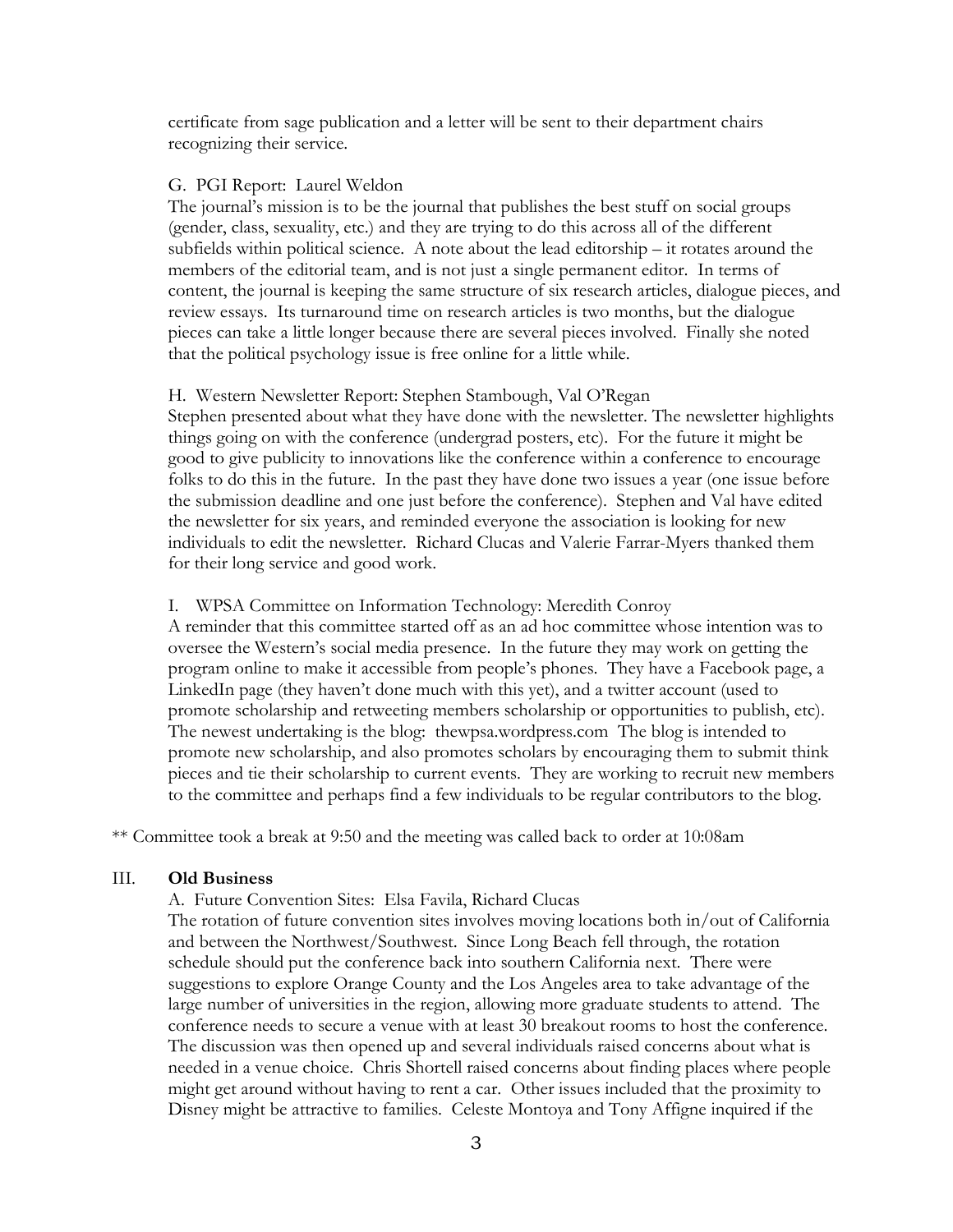rotation to California was a requirement or not, and suggested Denver, Portland, Albuquerque (this location was noted as having poor attendance in the past and perhaps not a great choice at this time). They also inquired if we had data on how many people became long term members after attending at a particular location, or if we know how many of our long term members go to the different locations. Both would tell us more about recruitment and retention of members. The charge set forth for Richard was to explore three locations: search for possibilities around downtown Los Angeles, Denver, and Portland as potential sites for 2020.

### B. PGI Editors Search: Melissa Michelson

Melissa was unable to attend the meeting due to flight delays. The call for editors advertisement was reviewed by the executive council. Motion to pass made by Chris Shortell, seconded by Jennifer Wilking, the motion was approved by the remaining members of the executive council.

# C. Western Editor Search: Richard Clucas

Richard provided a status update of where they are on the editor search. Thus far there are no candidates that are able to take it over, but there are a few options. First, Richard and Victoria discussed perhaps taking it over so it does not go under. Second, the newsletter could be folded in with the blog. Chris Shortell raised the concern that if it is folded into the blog there won't be a push factor to get people to see the information. Carrie Currier added that Elsa could include a link to direct people to the blog when she sends out emails to the membership, creating a push factor. The charge put forth by the committee was: to encourage editors to apply and remind them that the format can be revamped (they do not need to keep the old newsletter format), or think about adding a link when Elsa does the call for proposals and just before the conference to redirect people to the blog for more dynamic information and to reduce the duplication of efforts.

# D. WPSA Wage Committee Recommendations: Victoria Farrar-Myers

Every three years we review the contracts for the WPSA director. Richard has a formal contract and Elsa continues in a paid position. The wage committee is comprised of Victoria Farrar-Myers, Gary Segura, and Louis DeSipio. Our policies and procedures do not mandate it has to include the treasurer, however a recommendation has been made to include the treasurer in the planning in the future. Richard's contract was reviewed and a proposal was made based on information gleaned from his home institution to suggest a one time \$5,000 renewal bonus to show his appreciation for his good work for the association. This amount was determined on the basis of what the equivalent would be for one summer course. Motion to approve by Laurel Weldon, seconded by Kimberley Nalder, and passed by the executive council.

Elsa's contract was also reviewed. The salary discussion both reflected the financial compensation that other associations have for their Associate Director and to express how much we value her service. The committee's recommendation was to increase the base salary from \$20,000 to \$30,000 and to include a 4.5% COLA increase over the next two years of the contract. Kimberley Nalder suggested to increase the salary to \$35,000 to be on par with other salaries and to recognize Elsa has been grossly underpaid for a while. Seconded by Chris Shortell. Treasurer Michael Bowers confirmed that the funds were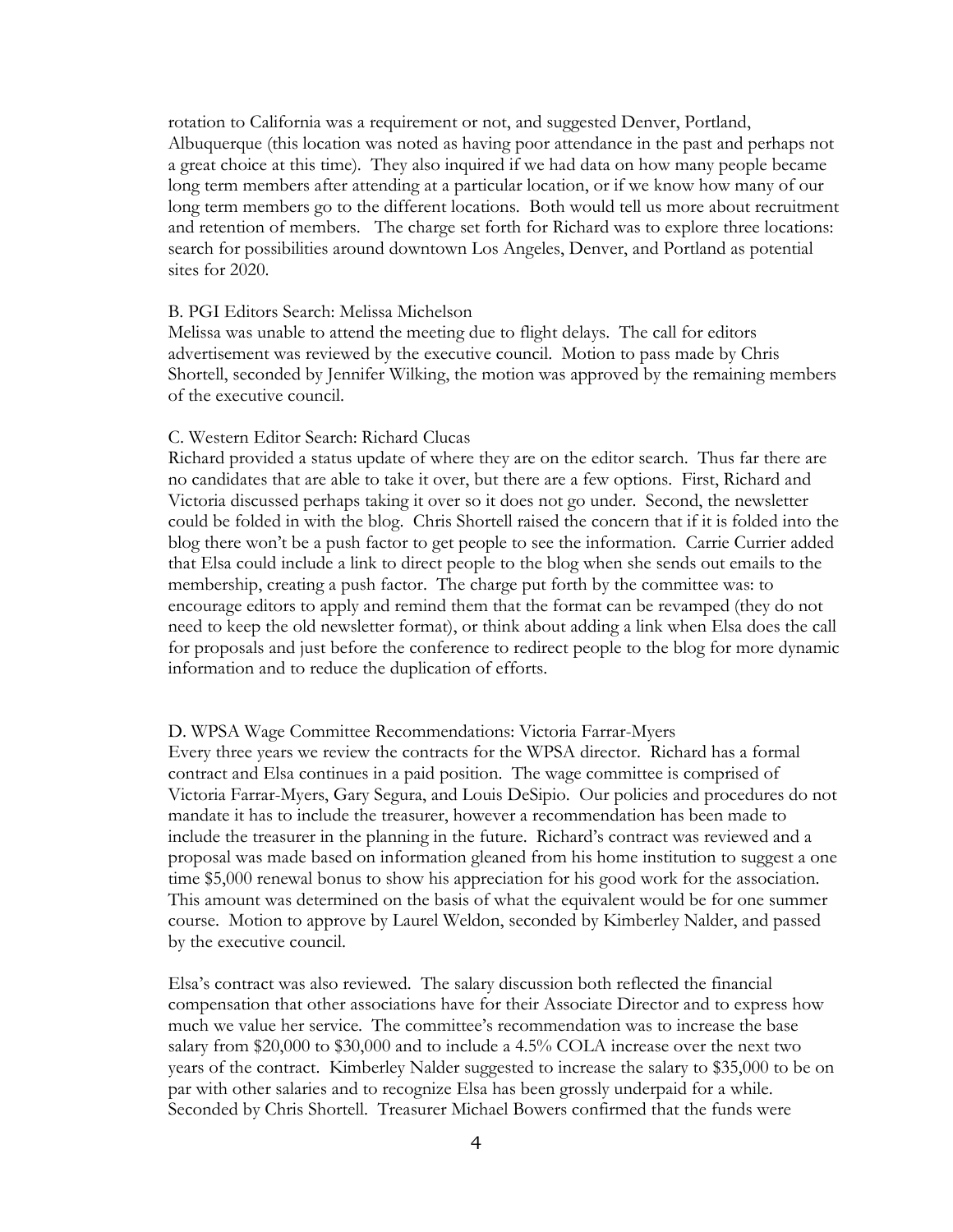available for this new salary. Motion to approve the increase to \$35,000 plus a 4.5% COLA increase by Kimberly Nalder, seconded by Tony Affigne, motion passed by the rest of the executive council.

# E. Future Planning Committee: Victoria Farrar-Myers

Several issues have come up over the past few years that the council keeps stating we need to revisit at some point. Therefore a new committee was formed, comprised of five people – a combination of past presidents and at-large members who have not served on the council to ensure we get an outside perspective. The committee is looking at a variety of issues including: the rotation of conferences, the identity of the western, concerns raised by members such as the timing of the conference over Passover and Easter, the review of capital investment needs (such as software to help automation), reviewing the succession planning for the leadership of the association, and to review policies and procedures that need realignment in general. Shaun Bowler will chair the committee. Victoria Farrar-Myers, Timothy Kaufman-Osborn, Valerie Martinez-Ebers, Joseph Fischel, Kim Geron and Vanessa Tyson are at large members. A motion was made to approve the charge of the committee by Tony Affigne, seconded by Chris Shortell, and approved by the members of the executive council.

### IV. **New Business**

# A. Budget: Michael Bowers

Michael reviewed the budget financial fact sheet, and noted some financials were moved into different categories (for example the section chair lunch was moved into convention expenses). However most of the budget is consistent with last year and we are well within the budget. Motion to approve the budget by Teena Gabrielson, seconded by Jennifer Wilking, approved by the members of the executive council.

### B. Awards Policies: Richard Clucas, Victoria Farrar-Myers

A proposal was made on creating a two-tiered award structure since many groups have begun to approach the association about awards. The question is whether we need to distinguish between WPSA awards and section awards, similar to what APSA does. The reason to review this is that currently the WPSA policies state all awards have a monetary prize, and with some groups wanting to offer awards that waive registration fees this will open the door for others to ask for similar considerations. Therefore we need to create ways to standardize the awards. One difference noted between us and APSA is that we do not have formal sections here like the APSA does; so many groups within the WPSA may come forward with award proposals in the future. Tony Affigne raised concerns about the twotiered system the APSA already has. For example, older awards are locked in (some with large monetary awards), and then the sections were left with "second tier" wards. Suggestions were made to retire older awards, break up large awards to create more awards, or create a more flexible one tiered structure to keep awards at the same status and avoid creating second tier awards, which would not be consistent with the spirit of the WPSA. With regard to the request for waiving registration fees as part of the award, Victoria cautioned that if we started allowing this many others would also ask for waivers and we would need to be prepared for that.

Tony Affigne suggested we not go with a two-tier structure and allow awards to have the same nominal status, letting the proponents of each award to determine the parameters. The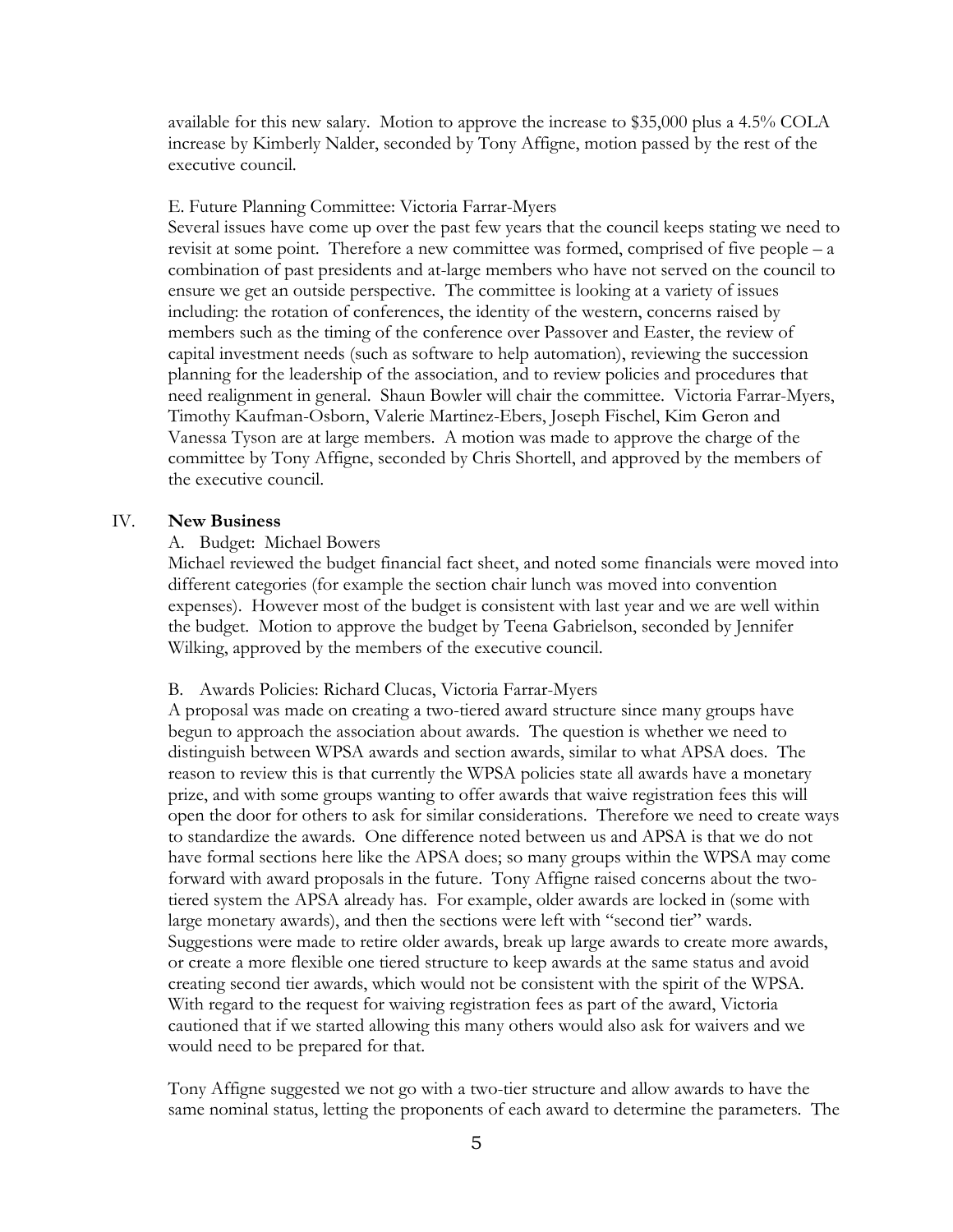association would then just need to keep the awards similar to avoid creating a class structure in the award system, and that we should not leave the association on the hook for waiving fees. In addition, the inclusion of a monetary award is good in at least some capacity regardless of how big it is, to at least leave the burden on the group proposing the award to raise funds.

Julie Novkov raised a question about the purpose of fundraising, whether it is to ensure people proposing the award have some significant investment in it or to demonstrate meaningful support across the association. Therefore we might think about constructing a proxy that would not necessarily be a monetary contribution. Laurel Weldon added that "support" for an award might be demonstrated with signatures rather than just money.

Richard pointed out that awards require \$6250 raised in order to produce the funding for a \$250 award. The association matches \$2000 for the award so in general groups must raise only \$4250.

Currently there is strict language with regard to awards, gifts and endowments, so the group discussed asking Richard to look for more flexibility in the language when dealing with the vested stake of groups to create an award. A motion was made by Celeste Montoya to ask Richard to revisit the language and come back to the council with some alternative proposals that could provide some flexibility in the creation of awards. The motion was seconded by Chris Shortell, and passed by the executive council.

Julie Novkov reiterated that in principle we should find ways to make the awards similar and avoid a two-tiered system.

# C. Clay Morgan Award: Peter Cannovo

Peter discussed that the award was proposed by the Environmental Political Theory workshop to honor Clay Morgan, and that the award would be for the best new book on environmental political theory. The award would consist of a framed plaque or certificate, a critic's panel at the annual meeting, and free registration at the conference. The members of the EPT workshop thought about a monetary award in addition to waiving the registration fee, but they felt the award should not be about the money but about the honor. Therefore they are requesting the award would not be a traditional monetary award.

Since the executive council is trying to review the policies on awards right now Victoria asked that we consider tabling the motion on the award for now, but at least give the environmental political theory group a sense of the committee and how the award might be perceived by the council at the August meeting. Tony Affigne asked to have some more details on the award such as the selection process and suggested the group also draft something on fundraising should that be needed. Motion to table by Tony Affigne, seconded by Michael Bowers, approved by the council.

In addition the message to EPT is that they should think about how the award recipient would be selected, and think about a fundraising structure in the event it is needed since it will make it easier/faster to be approved at the August meeting should that information be required.